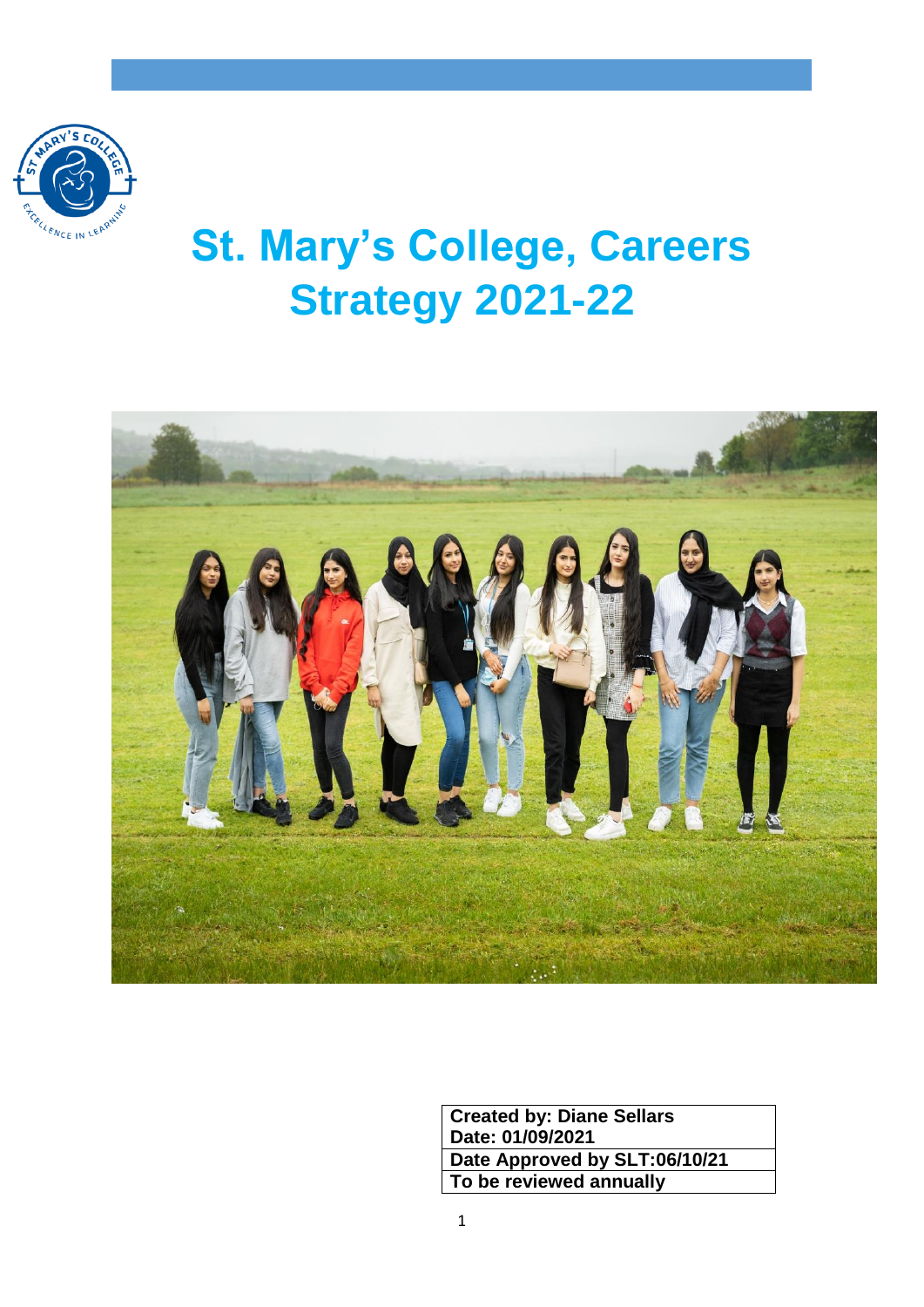## **Policy Statement for Careers Information Advice and Guidance**

At St Mary's College (SMC) we are committed to offering all full-time students an effective and impartial programme of Careers Education, Information, Advice and Guidance (CEIAG). This will support them in making choices that will enhance their life chances, guide them in choosing career paths that suit their interests and abilities, and help them to sustain employability throughout their working lives.

The College is committed to providing a planned Tutorial programme which will be tailored to fit the needs of each individual learner. Learners will leave SMC with the skills and knowledge required to support their entry into higher education, training or employment.

SMC is committed to following the 8 Gatsby Benchmarks;

- 1. A Stable Careers Programme
- 2. Learning from Career and Labour Market Information
- 3. Addressing the Needs of Each Pupil
- 4. Linking Curriculum Learning to Careers
- 5. Encounters with Employers and Employees
- 6. Experiences of Workplaces
- 7. Encounters with Further and Higher Education
- 8. Personal Guidance

SMC staff members regularly attend the Blackburn with Darwen CEIAG Group and work closely with the North West Lancashire Enterprise Partnership Advisor whilst maintaining the benchmarks.

#### **Equality and Diversity**

CIEAG is provided to all students and provision is made to allow all students to access the curriculum. Students are encouraged to follow career paths that suit their interests, skills and strengths with the absence of stereotypes. All students are provided with the opportunities that reflect their needs.

Other links with providers are made when required including employers and post 16 education establishments. Links with parents / carers are maintained using a variety of methods including the college website, parental letters and a range of events (subject to Covid risk assessment).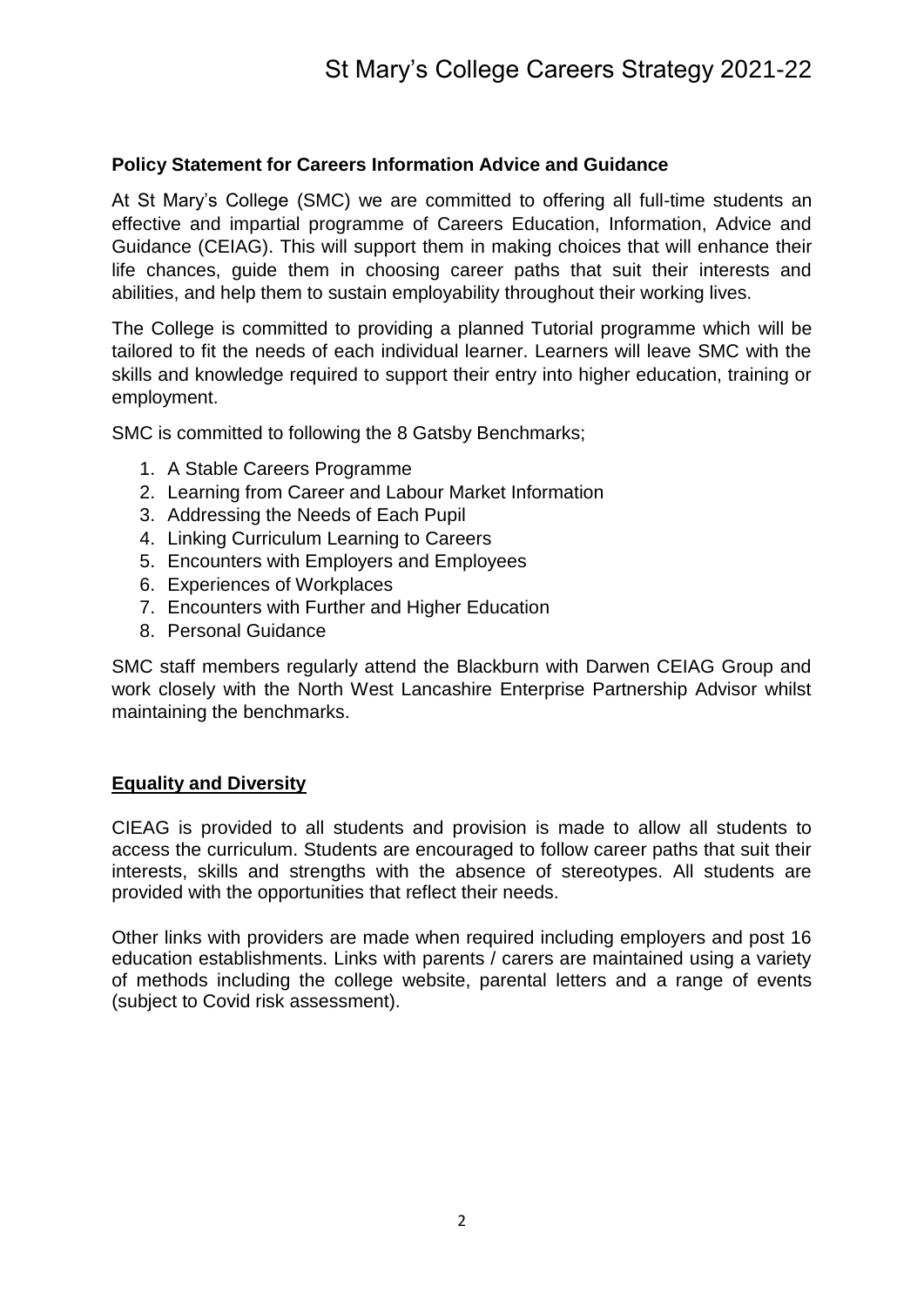## **Policy Objectives**

## **Students**

 To make students aware of their entitlement to up-to-date, impartial, accessible CEIAG which is available at all stages of their progression through their time at the College, and for an appropriate time after leaving.

 To raise aspirations, challenge stereotypes and encourage students to consider a wide range of careers.

 To encourage self-development through self-assessment of strengths, limitations, aspirations, values, needs, and potential.

 To encourage use of appropriate information sources to explore, research and evaluate the opportunities within employment, training schemes, further education, gap year activities and higher education

 To encourage development of employability skills, as well as a broad understanding of the world of work and an ability to respond to changing opportunities.

 To encourage students to take advantage of work experience opportunities where relevant. This can be necessary for future career choices. The College has a specific lead for work experience Mrs M Gannon who can be emailed at the following address *m.gannon@stmarysblackburn.ac.uk*

 To encourage participation in continued learning, including through work-based training, or higher education.

 To help students establish criteria for their career management decisions, and assist them in their transition from one stage of their career to the next through the co-ordination of application procedures.

 To make students aware of their responsibility to complete relevant applications by the stated deadlines.

## **Staff**

 To ensure that CEIAG is delivered by appropriately qualified, knowledgeable and experienced staff.

 To ensure that Careers staff regularly undertake relevant professional development in order to offer appropriate advice to students, tutors and other staff.

 To ensure that an in-depth individual careers interview takes place within five working days of a student formally requesting one.

 To ensure that each student is provided with a reference where appropriate for university or employment (within term time there is a 10 day turn around period).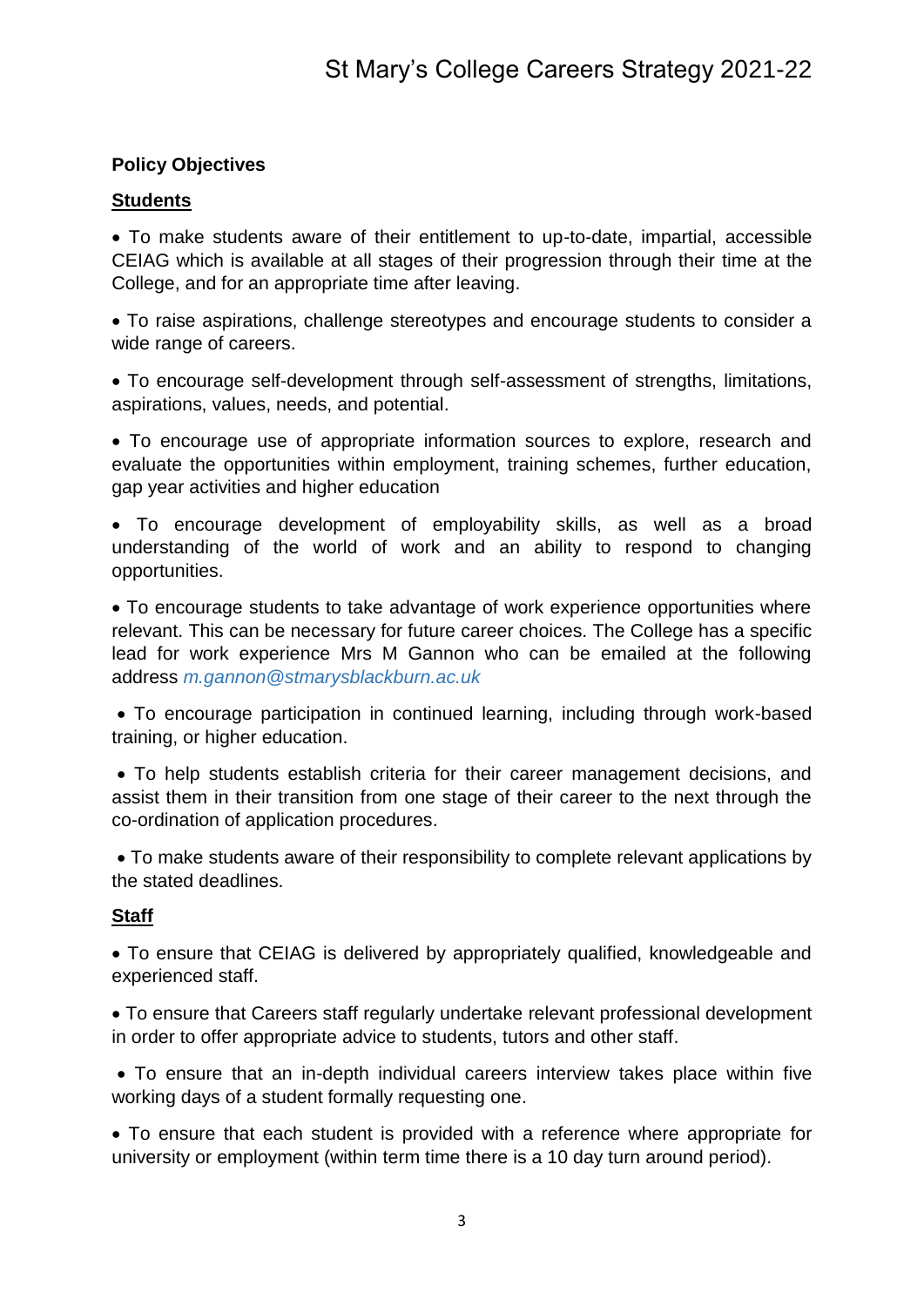## **Resources**

 To ensure that comprehensive and up-to-date resources are available to students online and via Student Guidance. The College has a database called Pearltrees where resources are continually added and kept up to date. Pearltrees is accessible to all current students.

 To ensure co-ordinated programmes of Careers Education exist that are appropriate to the needs of different groups of students .This is delivered via the tutorial programme and tailored talks.

 To ensure that regular opportunities exist (including by self-referral) for individual Careers guidance and action planning with Student Guidance.

## **Stakeholders**

 To provide relevant information to parents/carers including information in relation to the UCAS application procedure and HE finance.

 To develop working partnerships with other relevant stakeholders including local education providers, employers and universities.

## **The CEIAG programme will help students to:**

- understand themselves, their interests, likes and dislikes, what they are good at and how this affects the choices they make.
- find out about different courses, what qualifications they might need and what opportunities there might be available.
- develop the skills they may need for working life.
- make realistic, but ambitious, choices about courses and jobs.
- develop a plan of action for the future.
- understand the different routes after Year 13 including training, further and higher education and jobs.
- be able to make effective applications for employment, training and higher education.
- develop interview skills.
- improve confidence.

## **Students will receive:**

- Guided tutor time.
- Access to Student Guidance.
- Referrals to a New Directions Adviser if required.
- Other subject lessons linked to careers.